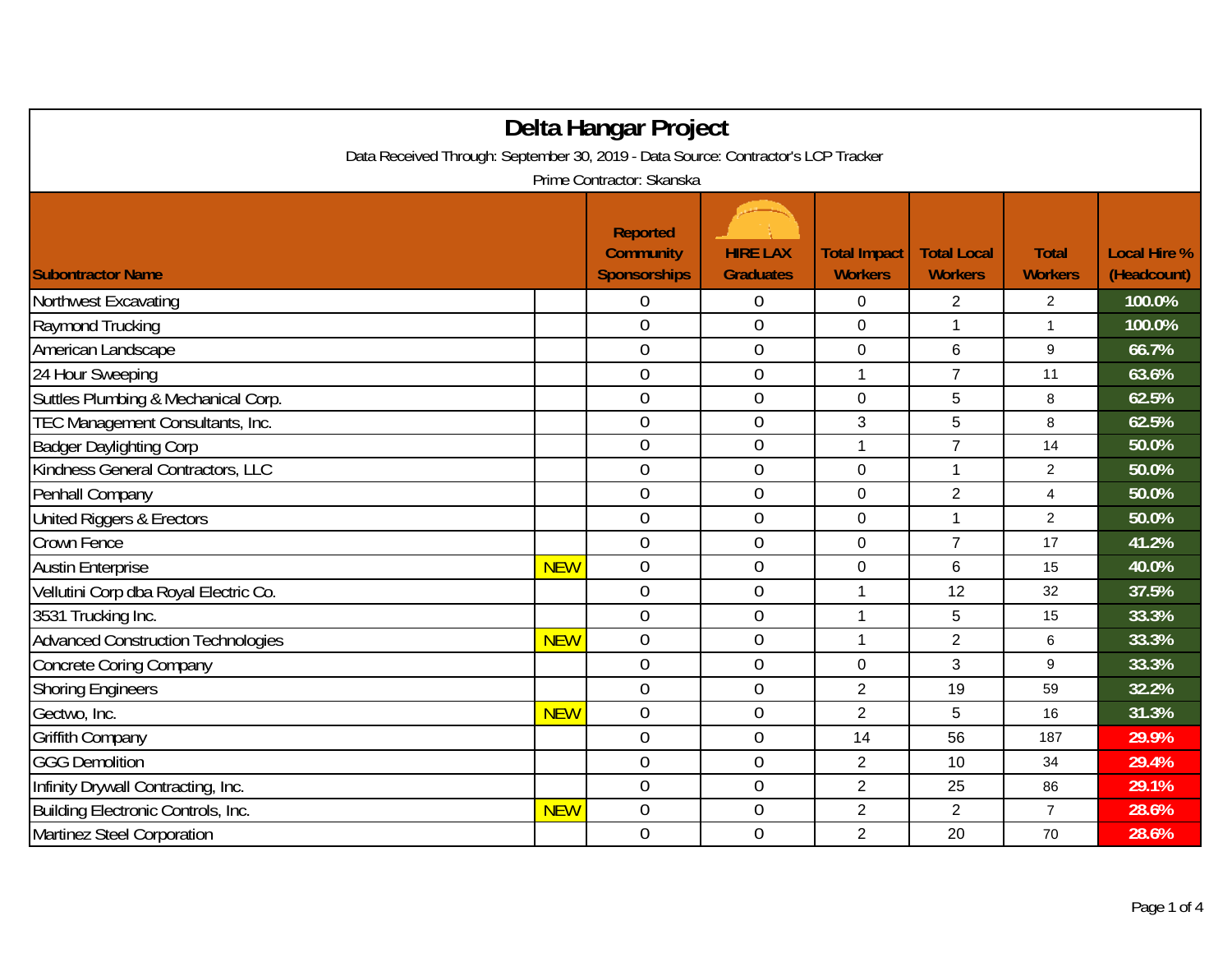| Delta Hangar Project<br>Data Received Through: September 30, 2019 - Data Source: Contractor's LCP Tracker<br>Prime Contractor: Skanska |            |                                                            |                                     |                                       |                                      |                                |                                    |  |
|----------------------------------------------------------------------------------------------------------------------------------------|------------|------------------------------------------------------------|-------------------------------------|---------------------------------------|--------------------------------------|--------------------------------|------------------------------------|--|
| <b>Subontractor Name</b>                                                                                                               |            | <b>Reported</b><br><b>Community</b><br><b>Sponsorships</b> | <b>HIRE LAX</b><br><b>Graduates</b> | <b>Total Impact</b><br><b>Workers</b> | <b>Total Local</b><br><b>Workers</b> | <b>Total</b><br><b>Workers</b> | <b>Local Hire %</b><br>(Headcount) |  |
| Merli Concrete Pumping                                                                                                                 |            | 0                                                          | $\boldsymbol{0}$                    | $\Omega$                              | $\overline{2}$                       | $\overline{7}$                 | 28.6%                              |  |
| The M.S. Rouse Company                                                                                                                 |            | $\overline{0}$                                             | $\overline{0}$                      | $\overline{0}$                        | $\overline{2}$                       | $\overline{7}$                 | 28.6%                              |  |
| Gonsalves & Santucci dba Conco Pumping                                                                                                 |            | 1                                                          | 1                                   | $\overline{7}$                        | 37                                   | 134                            | 27.6%                              |  |
| Eberhard                                                                                                                               |            | $\mathbf 0$                                                | $\mathbf 0$                         | $\mathbf{1}$                          | 10                                   | 38                             | 26.3%                              |  |
| <b>Cosco Fire Protection</b>                                                                                                           |            | $\overline{0}$                                             | $\mathbf 0$                         | $\mathbf 0$                           | 4                                    | 16                             | 25.0%                              |  |
| J Colavin & Son, Inc.                                                                                                                  |            | $\mathbf 0$                                                | $\boldsymbol{0}$                    | $\mathbf 0$                           | $\overline{2}$                       | 8                              | 25.0%                              |  |
| Xcel Mechanical Systems                                                                                                                |            | 0                                                          | $\mathbf 0$                         | $\mathbf 0$                           | $\overline{7}$                       | 28                             | 25.0%                              |  |
| Nor Cal Pipeline Services, Inc.                                                                                                        |            | $\overline{0}$                                             | $\mathbf 0$                         | 1                                     | $\overline{7}$                       | 29                             | 24.1%                              |  |
| <b>Hayward Baker</b>                                                                                                                   |            | $\mathbf 0$                                                | $\boldsymbol{0}$                    | $\overline{1}$                        | 3                                    | 13                             | 23.1%                              |  |
| <b>Cupertino Electric</b>                                                                                                              |            | $\mathbf 0$                                                | $\mathbf 0$                         | $\overline{4}$                        | 12                                   | 55                             | 21.8%                              |  |
| Rosendin                                                                                                                               |            | $\overline{0}$                                             | $\overline{0}$                      | $\sqrt{2}$                            | 6                                    | 29                             | 20.7%                              |  |
| <b>MBI Excavation</b>                                                                                                                  |            | $\overline{0}$                                             | $\boldsymbol{0}$                    | $\mathbf{1}$                          | $\overline{2}$                       | 11                             | 18.2%                              |  |
| SRD Engineering, Inc.                                                                                                                  |            | $\mathbf 0$                                                | $\mathbf 0$                         | $\overline{2}$                        | 6                                    | 33                             | 18.2%                              |  |
| The Herrick Corporation                                                                                                                |            | $\overline{2}$                                             | $\mathbf 0$                         | $\overline{2}$                        | 8                                    | 45                             | 17.8%                              |  |
| Masonry Concepts, Inc.                                                                                                                 | <b>NEW</b> | $\mathbf 0$                                                | $\boldsymbol{0}$                    | 0                                     | 3                                    | 17                             | 17.6%                              |  |
| Century Sweeping, Inc.                                                                                                                 |            | $\mathbf 0$                                                | $\overline{0}$                      | $\mathbf 0$                           | $\mathbf{1}$                         | 6                              | 16.7%                              |  |
| Savala Equipment Company, Inc.                                                                                                         |            | $\overline{0}$                                             | $\mathbf 0$                         | $\overline{0}$                        | 1                                    | 6                              | 16.7%                              |  |
| Gonsalves & Santucci, Inc. dba Conco                                                                                                   |            | $\overline{0}$                                             | $\mathbf 0$                         | $\mathbf 0$                           | 1                                    | $\overline{7}$                 | 14.3%                              |  |
| Mike Zarp, Inc.                                                                                                                        |            | $\overline{0}$                                             | $\overline{0}$                      | $\overline{2}$                        | $\overline{2}$                       | 15                             | 13.3%                              |  |
| Red Hawk Fence & Environmental Services                                                                                                |            | $\overline{0}$                                             | $\mathbf 0$                         | $\overline{0}$                        | $\mathbf{1}$                         | 8                              | 12.5%                              |  |
| Schroder Iron                                                                                                                          |            | $\overline{0}$                                             | $\boldsymbol{0}$                    | $\pmb{0}$                             | $\mathbf{1}$                         | 8                              | 12.5%                              |  |
| R.J. Lalonde, Inc.                                                                                                                     |            | $\overline{0}$                                             | $\mathbf 0$                         | $\mathbf{1}$                          | $\mathbf{1}$                         | 9                              | 11.1%                              |  |
| Aragon Construction Inc.                                                                                                               |            | $\mathbf 0$                                                | $\boldsymbol{0}$                    | $\overline{1}$                        | $\mathbf{1}$                         | 11                             | 9.1%                               |  |
| <b>Adkan Engineers</b>                                                                                                                 |            | $\overline{0}$                                             | $\mathbf 0$                         | $\mathbf 0$                           | $\mathbf 0$                          | $\overline{7}$                 | 0.0%                               |  |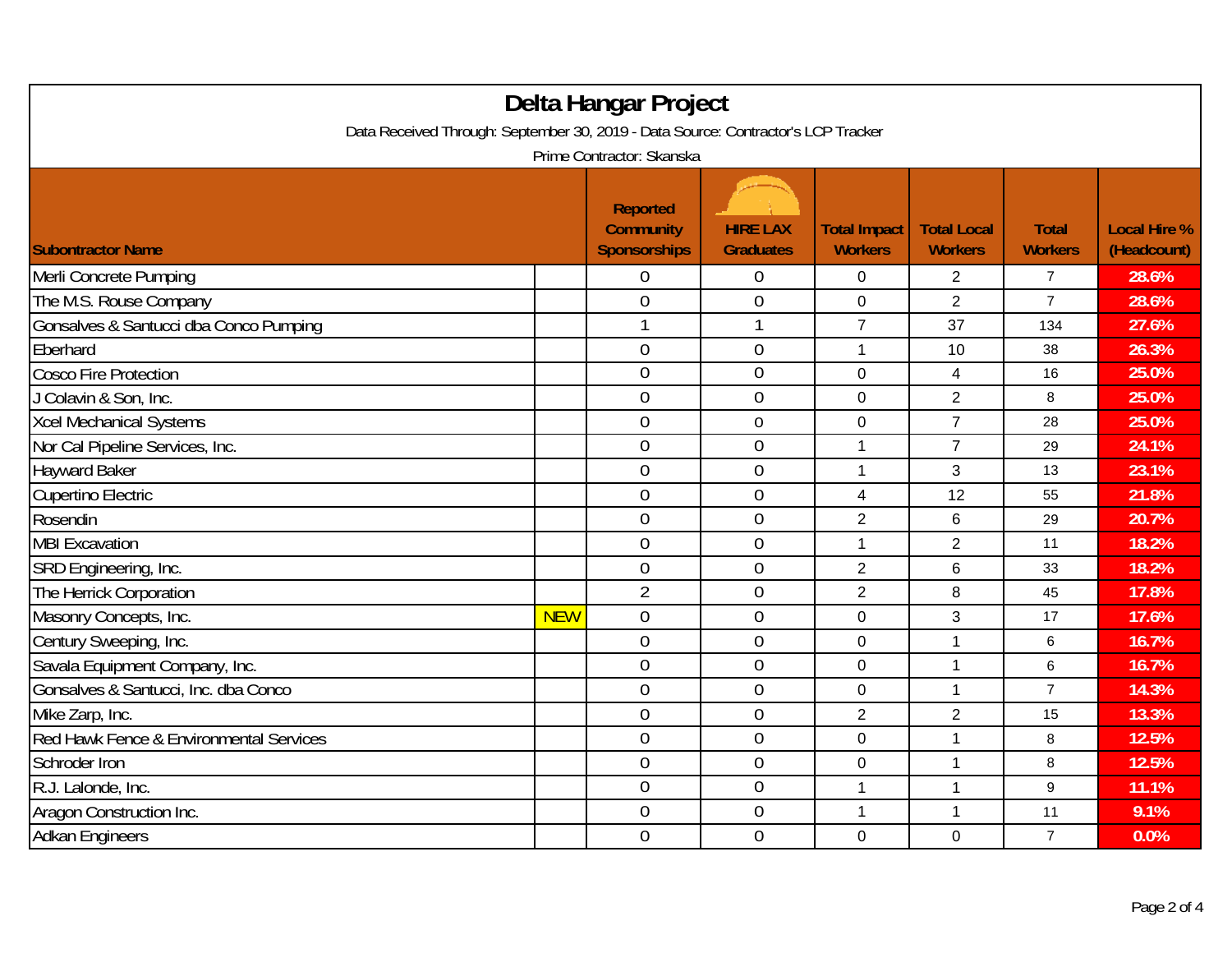| Delta Hangar Project<br>Data Received Through: September 30, 2019 - Data Source: Contractor's LCP Tracker |            |                                                     |                                     |                                       |                                      |                                |                                    |  |
|-----------------------------------------------------------------------------------------------------------|------------|-----------------------------------------------------|-------------------------------------|---------------------------------------|--------------------------------------|--------------------------------|------------------------------------|--|
| Prime Contractor: Skanska                                                                                 |            |                                                     |                                     |                                       |                                      |                                |                                    |  |
| <b>Subontractor Name</b>                                                                                  |            | <b>Reported</b><br><b>Community</b><br>Sponsorships | <b>HIRE LAX</b><br><b>Graduates</b> | <b>Total Impact</b><br><b>Workers</b> | <b>Total Local</b><br><b>Workers</b> | <b>Total</b><br><b>Workers</b> | <b>Local Hire %</b><br>(Headcount) |  |
| <b>Applied Engineering Concepts</b>                                                                       |            | 0                                                   | $\boldsymbol{0}$                    | 0                                     | 0                                    | 4                              | 0.0%                               |  |
| Assa Abloy Entrance Systems                                                                               | <b>NEW</b> | $\overline{0}$                                      | $\mathbf{0}$                        | 0                                     | 0                                    | $\mathbf{1}$                   | 0.0%                               |  |
| B & I Equipment Rental LLC                                                                                |            | $\mathbf 0$                                         | $\boldsymbol{0}$                    | 0                                     | 0                                    | 5                              | 0.0%                               |  |
| <b>BC Traffic Specialist</b>                                                                              | <b>NEW</b> | $\overline{0}$                                      | $\mathbf 0$                         | $\mathbf 0$                           | $\mathbf 0$                          | $\overline{2}$                 | 0.0%                               |  |
| <b>Best Contracting Services</b>                                                                          | <b>NEW</b> | $\overline{0}$                                      | $\mathbf 0$                         | 0                                     | 0                                    | 5                              | 0.0%                               |  |
| <b>Bill Higgins</b>                                                                                       |            | $\overline{0}$                                      | $\mathbf 0$                         | 0                                     | 0                                    | 3                              | 0.0%                               |  |
| <b>Building Specialty Systems</b>                                                                         | <b>NEW</b> | $\overline{0}$                                      | $\overline{0}$                      | $\mathbf{0}$                          | $\overline{0}$                       | $\overline{2}$                 | 0.0%                               |  |
| <b>Crane Rental Service</b>                                                                               |            | $\overline{0}$                                      | $\mathbf 0$                         | 0                                     | 0                                    | 5                              | 0.0%                               |  |
| Davidson Laddison Inc dba Addision Equipment Rental                                                       |            | $\overline{0}$                                      | $\boldsymbol{0}$                    | $\mathbf 0$                           | $\mathbf 0$                          | 3                              | 0.0%                               |  |
| <b>ECCO Equipment Corporation</b>                                                                         |            | $\overline{0}$                                      | $\mathbf 0$                         | $\mathbf 0$                           | 0                                    | $\mathbf{1}$                   | 0.0%                               |  |
| <b>Excalibur Well Services Corp</b>                                                                       |            | $\overline{0}$                                      | $\overline{0}$                      | 0                                     | 0                                    | 23                             | 0.0%                               |  |
| F & B Equipment LLC                                                                                       |            | $\overline{0}$                                      | $\mathbf 0$                         | 0                                     | 0                                    | 1                              | 0.0%                               |  |
| FenceCorp Inc'                                                                                            |            | $\overline{0}$                                      | $\mathbf 0$                         | 0                                     | 0                                    | 8                              | 0.0%                               |  |
| Fine Grade Equipment, Inc.                                                                                |            | $\overline{0}$                                      | $\mathbf 0$                         | $\overline{0}$                        | 0                                    | 1                              | 0.0%                               |  |
| G.B.H. Enterprises Inc.                                                                                   |            | $\boldsymbol{0}$                                    | $\boldsymbol{0}$                    | $\pmb{0}$                             | $\mathbf 0$                          | $\mathbf{1}$                   | 0.0%                               |  |
| Industrial High Voltage                                                                                   |            | $\overline{0}$                                      | $\mathbf 0$                         | 0                                     | 0                                    | 6                              | 0.0%                               |  |
| Jagur Tractor                                                                                             |            | $\overline{0}$                                      | $\mathbf 0$                         | 0                                     | 0                                    | 1                              | 0.0%                               |  |
| LA Excavating, Inc dba Alward Equipment Rental                                                            |            | $\overline{0}$                                      | $\mathbf{0}$                        | $\mathbf 0$                           | $\mathbf 0$                          | $\mathbf{1}$                   | 0.0%                               |  |
| McKeon Door West Inc                                                                                      | <b>NEW</b> | $\overline{0}$                                      | $\mathbf 0$                         | $\mathbf 0$                           | 0                                    | 5                              | 0.0%                               |  |
| Miller Blades, Inc.                                                                                       | <b>NEW</b> | $\overline{0}$                                      | $\mathbf 0$                         | 0                                     | 0                                    | 1                              | 0.0%                               |  |
| Mr. Crane, Inc.                                                                                           |            | $\boldsymbol{0}$                                    | $\boldsymbol{0}$                    | $\pmb{0}$                             | $\pmb{0}$                            | 31                             | 0.0%                               |  |
| N>M.N. Construction                                                                                       |            | $\overline{0}$                                      | $\overline{0}$                      | 0                                     | 0                                    | 1                              | 0.0%                               |  |
| Newman Backhoe Services, Inc.                                                                             | <b>NEW</b> | $\boldsymbol{0}$                                    | $\boldsymbol{0}$                    | $\mathbf 0$                           | 0                                    | $\boldsymbol{2}$               | 0.0%                               |  |
| P. Riley Enterprises DBA Rileys Scraper Rental                                                            |            | $\overline{0}$                                      | $\mathbf 0$                         | $\mathbf 0$                           | $\mathbf 0$                          | $\mathbf{1}$                   | 0.0%                               |  |